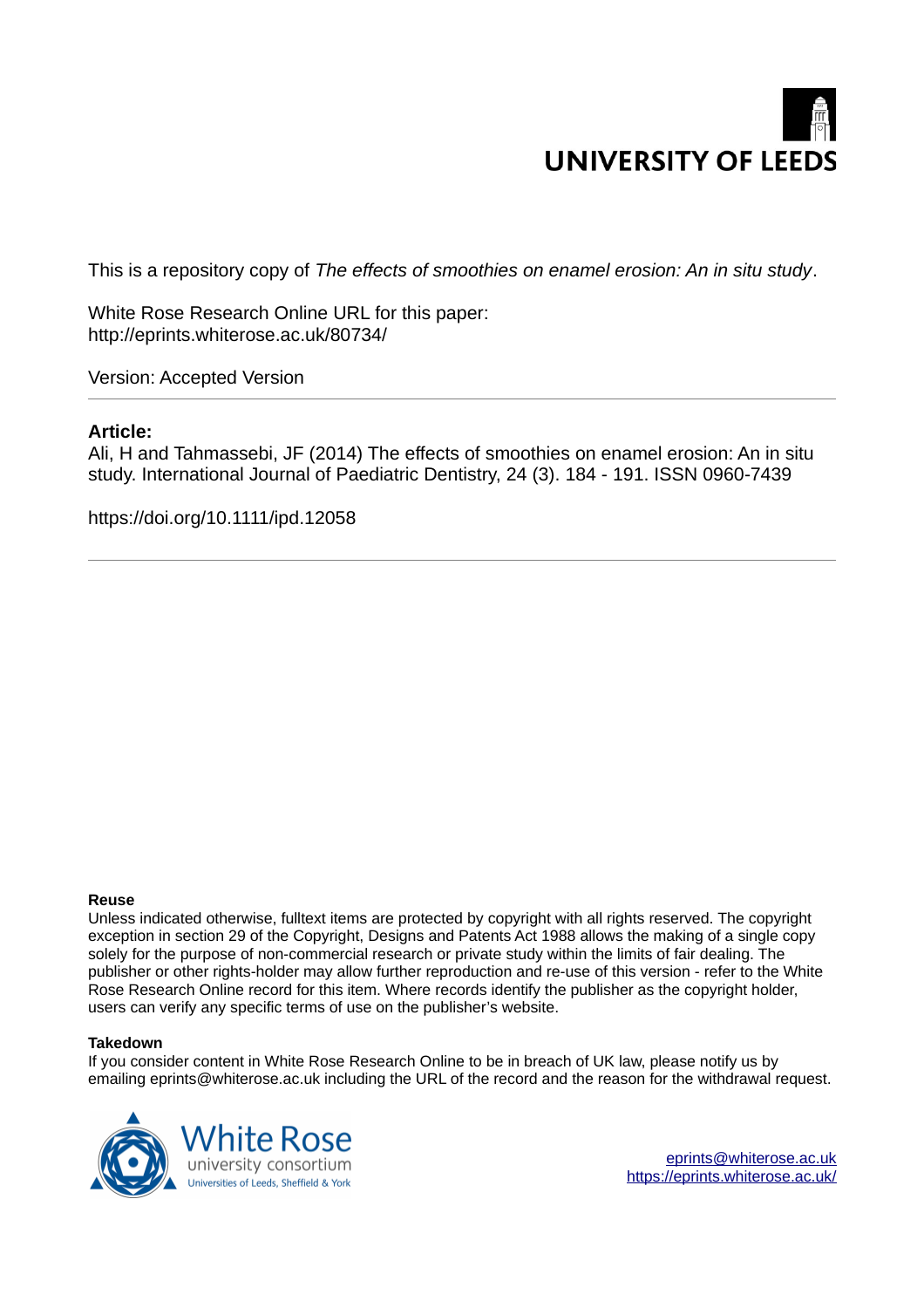# **THE EFFECTS OF SMOOTHIES ON ENAMEL EROSION: AN** *IN SITU* **STUDY**

# **ABSTRACT**

**Objectives:** To measure, *in vitro*, the pH and titratable acidity (TA) of various soft drinks and to assess the erosive effect of smoothies using an *in situ* model. **Method:** The inherent pH of various soft drinks was measured using a pH meter. The TA was determined by titration with NaOH. An upper removable appliance capable of retaining two enamel slabs was constructed and worn by 14 volunteers. The drinks under test were Innocent<sup>®</sup> strawberries and banana smoothie and citric acid. Volunteers were instructed to dip the appliance in the test solutions extra-orally five times daily for two minutes each time for 21 days. Measurements of enamel loss were made by surface profilometry and microhardness. **Results:** Diet Coke was the most acidic drink ( $pH=2.61$ ) while Innocent<sup>®</sup> mangoes and passion fruit smoothie was the least ( $pH=3.9$ ). With regard to TA, Innocent® blackberries, strawberries and blackcurrant smoothie had the highest TA requiring 10.8 mol of NaOH to reach pH 7.0 while citric acid required only 3.1 mol of NaOH to reach the same pH value. Surface profilometry and microhardness testing revealed that citric acid caused a statistically significantly greater tooth surface loss compared to smoothie after 21-day pH cycling protocol. **Conclusion:** Smoothies are acidic and have high TA levels. Innocent<sup>®</sup> strawberries and banana smoothie had an erosive potential to the teeth. However, its erosive effect was significantly less compared to citric acid after 21-day pH cycling protocol using an *in situ* model.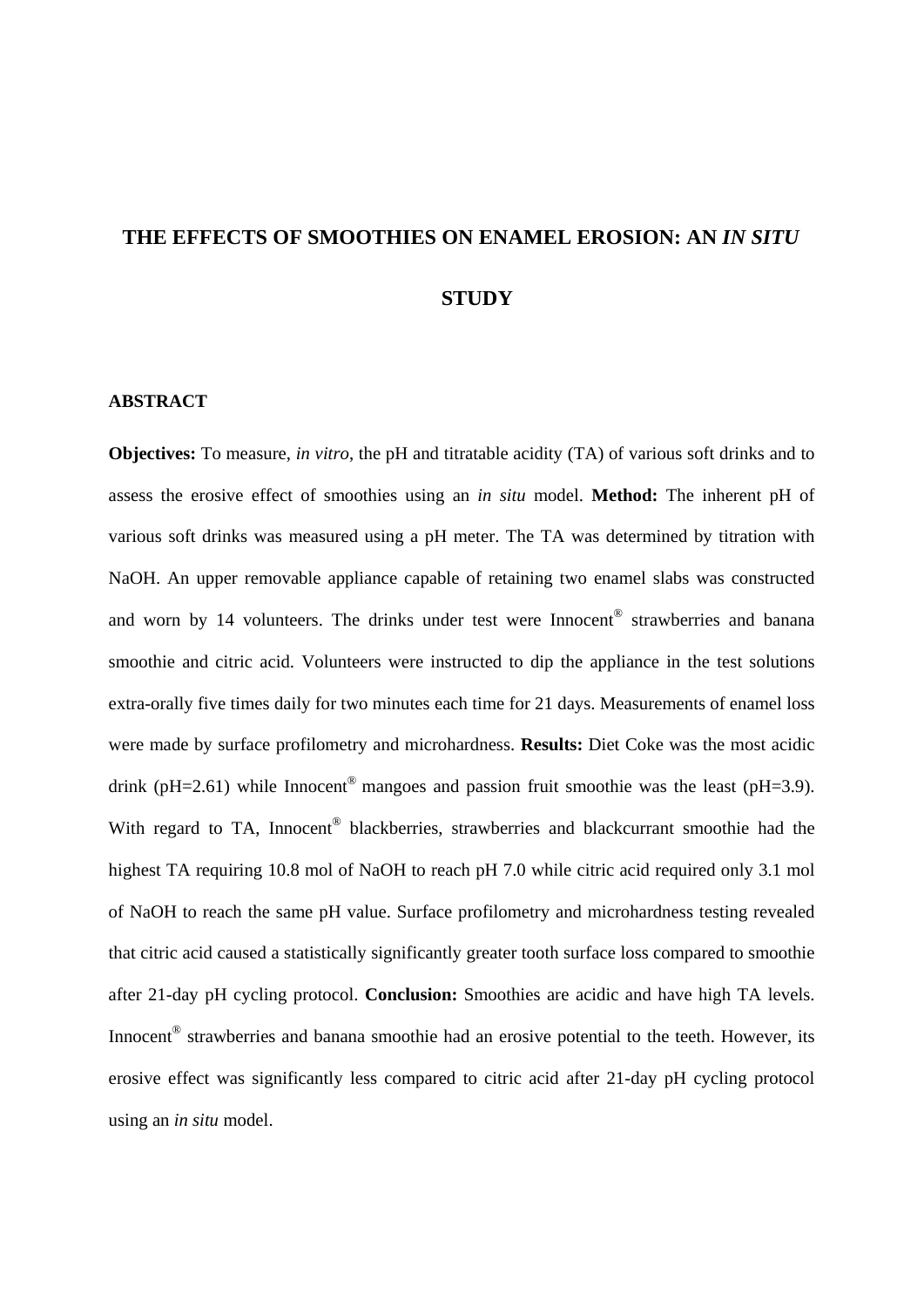#### *Keywords: enamel erosion, smoothies, citric acid, clinical study*

*Clinical significance:* 

# **1. INTRODUCTION**

Tooth wear is recognised as a major problem in both children and adults. The triad of erosion, attrition and abrasion has been known for many years but the contribution of erosion to tooth wear may be increasing. Dental erosion is defined as "The physical result of pathologic, chronic, localised loss of dental hard tissue that is chemically etched away from the tooth surface by acid and/or chelation without bacterial involvement" [1]. It is the loss of tooth substance by acid dissolution of either intrinsic (e.g. regurgitated gastric acid) or extrinsic origin (e.g. acid industrial vapours or dietary components such as soft drinks, pickles, acidic fruits) without the involvement of bacteria

Epidemiological studies have been conducted over the past ten years both in the UK and abroad to elucidate the prevalence for dental erosion. The Children's Dental Health Survey [2] reported that one-fifth of all 5 year old children show evidence of erosion on one or more of the buccal surfaces of the primary upper incisors; with dentine involvement recognised in 3% of all cases. With regard to older children, i.e. those aged 8 and 15 years, erosion of the permanent incisors was found in 4% and 14% of cases respectively. These results were much higher than the results gathered ten years before. Notably, such an increase may be due to the consumption of soft drinks, which are known to contain acids that can cause erosion [3].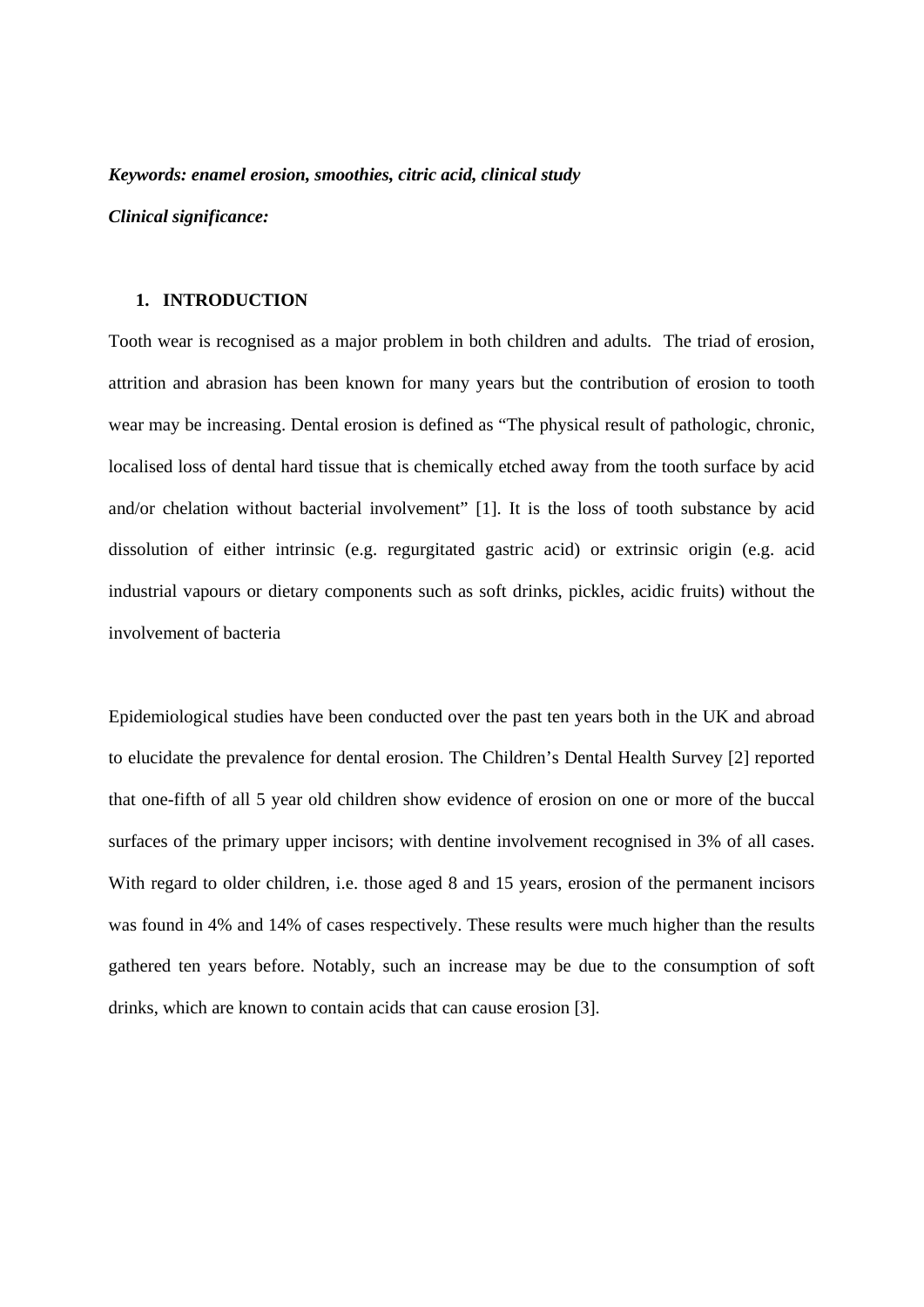During the recent years, a number of studies have been carried out with the aim of analysing the link between dental erosion development and soft drinks consumption. Such researches have illustrated the belief that dental erosion is positively linked with an increased rate of soft drinks and fruit drinks consumption [4, 5, 6, and 7].

Smoothies are a fruit drink that has been gaining increased popularity in the UK during recent years. For example, in 2010, in the UK, 51 million litres were consumed, meaning every person consumes 0.8 litres per year. Notably, in 2004, the figures stood at 19 million litres, as highlighted by BSDA [8]. Smoothies are made mainly from pureed fruits, and so they are considered healthy owing to their high level of antioxidants, fibres, and vitamins; however, the consumption of smoothies is also viewed as being potentially detrimental to health owing to the high sugar and acid content of such drinks. Considering the drink from a dental perspective, demineralisation may occur as a direct result of consumption, therefore leading to dental erosion and dental caries.

The literature published on the subject provides only very little data concerning the impacts of smoothies consumption on dental erosion. A recent *in vitro* study carried out at Leeds Dental Institute showed that Innocent® smoothies are extremely acidic, and have high titratable acidity. These drinks were found to produce a significant erosive tooth surface loss after the 21-day pH cycling regimen [9]. Although it is known that a number of *in vitro* studies have been conducted in the arena of dental research, such an approach provides only limited information on the erosive potential of drinks owing to the fact that responses to erosion cannot be garnered through non-vital dental tissues. In this regard, biological and environmental aspects, namely food intake,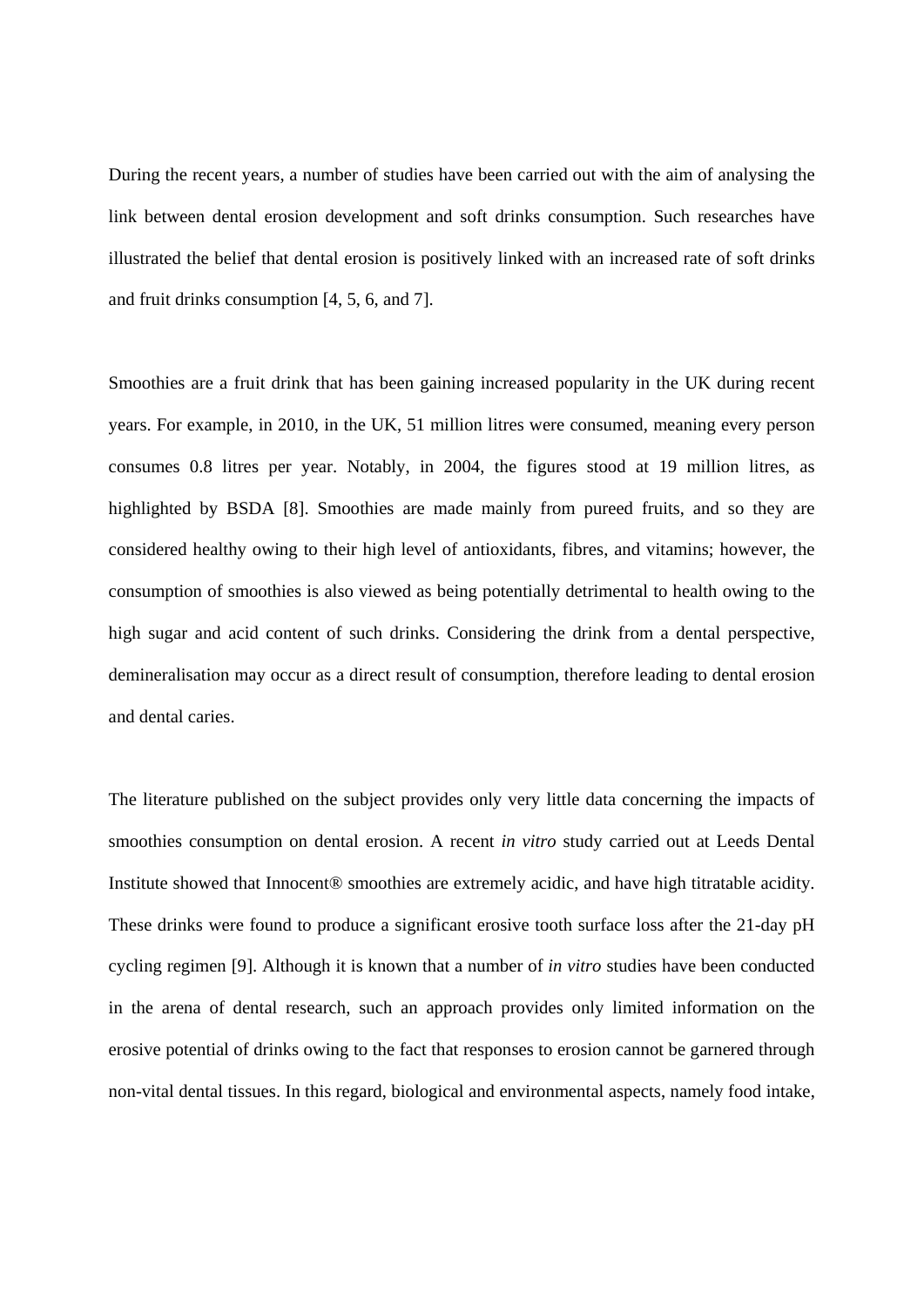pellicle, saliva, and tooth-brushing, are not always taken into account when an *in vitro* framework is implemented; thus, in this research, an *in situ* framework is adopted with the aim of overcoming the restrictions associated with the *in vitro* approach, and also to consider the oral environmental factors believed to impact dental erosion development.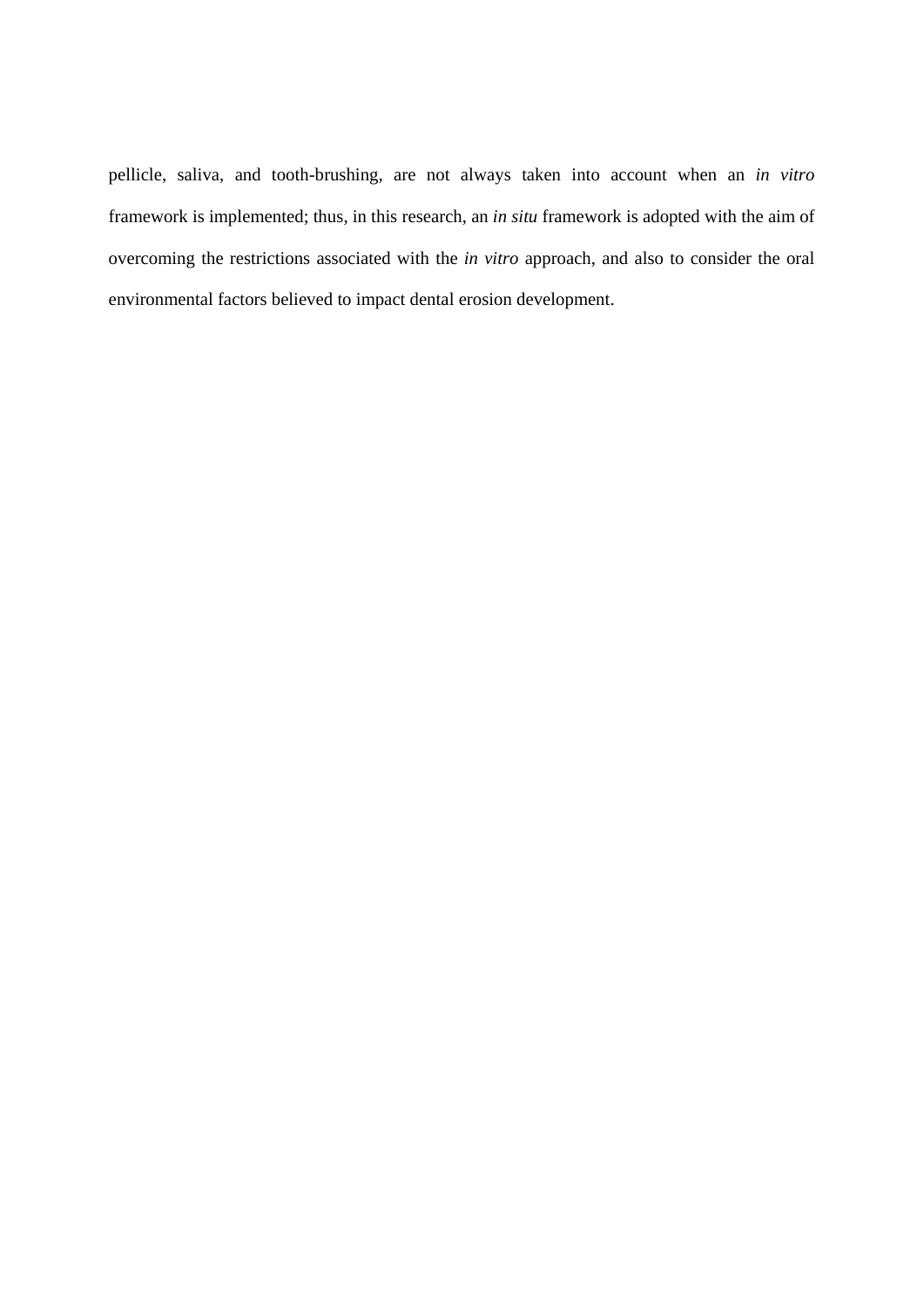#### **2. MATERIALS AND METHODS**

# 2.1 *In vitro* study

The properties of various types of soft drinks were investigated by measuring the pH values and the titratable acidity levels. The sample materials chosen for this study were: Innocent® strawberries and bananas smoothie, Innocent® mangoes and passion fruit smoothie, Innocent® kiwis, apples and limes smoothie, Innocent<sup>®</sup> blackberries, strawberries and blackcurrants smoothie, diet coke, and citric acid 0.3% (positive control). The pH of each sample drinks were checked immediately on opening. The pH measurements throughout the study were made using a pH meter (VWR International Orion, Orion research, UK). The pH electrode was calibrated at the start of each session using standard buffers of pH 4.0 and pH 7.0 and was rinsed thoroughly between uses in order to avoid contamination. One hundred millilitre of the newly opened drink (or freshly prepared) was placed in a beaker and stirred at a rate of 875 rpm until a stable reading was obtained. Three readings were taken of each sample drink to give a mean measurement of the pH of that drink. All tests were carried out at room temperature. The titratable acidity of each sample drinks was tested by placing a 100 ml of each drink in a beaker with a magnetic stirrer continuously moving at the speed on 875 rpm throughout the test. pH value was noted and then 1 mol of sodium hydroxide Na(OH) solution was gradually pipetted until pH of sample drink reached 7.0. The measurement was performed in triplicate and an average value was calculated. Temperature of the drinks was at around  $21^{\circ}$ C.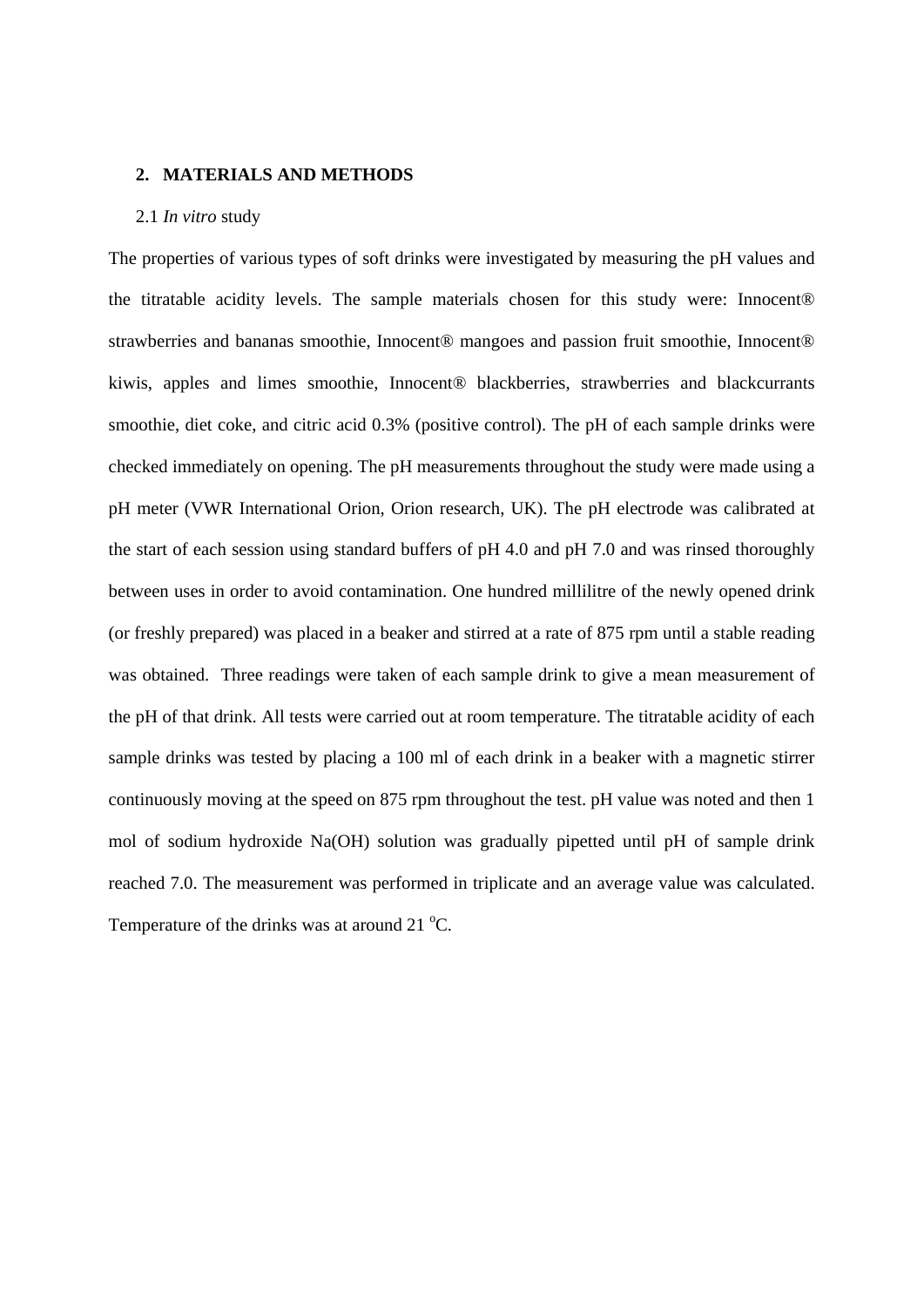#### 2.2 *In situ* study

The study received ethical approval from the National Research Ethics Service (NRES) committee of Yorkshire and The Humber-South Yorkshire. All volunteers received verbal and written information concerning the study and provided signed and witnessed consent to participate. The study was a single centre, randomized, two arms cross-over design study. The study was designed, conducted and reported according to the guidelines for good clinical practice. A total of 15 subjects were recruited for the study. Participants had to be aged at least 18 years old, healthy, with no relevant medical history that could interfere with the conduct of the study. In addition, participants had to be dentally fit with a high standard of oral hygiene and without visual signs of untreated caries or periodontal disease. Participants also had to be dentate without removable dental prostheses or fixed or removable orthodontic appliances and sufficient teeth to retain an upper removable appliance clasped by Adam cribs to an upper left and right molar tooth.

Participants were instructed to wear an upper removable appliance capable of retaining two enamel slabs from 8 a.m. to 6 p.m. on each working day for a period of 21 days per study arm. Enamel slabs were derived from intact first or/and second human premolar teeth from and were polished to maximum profiles of 3 mm measured with a profilometer. Enamel slabs were then cleaned with de-ionised distilled water and methanol and covered with nail varnish (red colour, MaxFactor, England, UK) to create a small window of unexposed enamel. Following enamel slabs preparation, they were sent to the Department of Immunology of the University of Liverpool, were they were exposed to gamma radiation (4080 Gy) for sterilisation.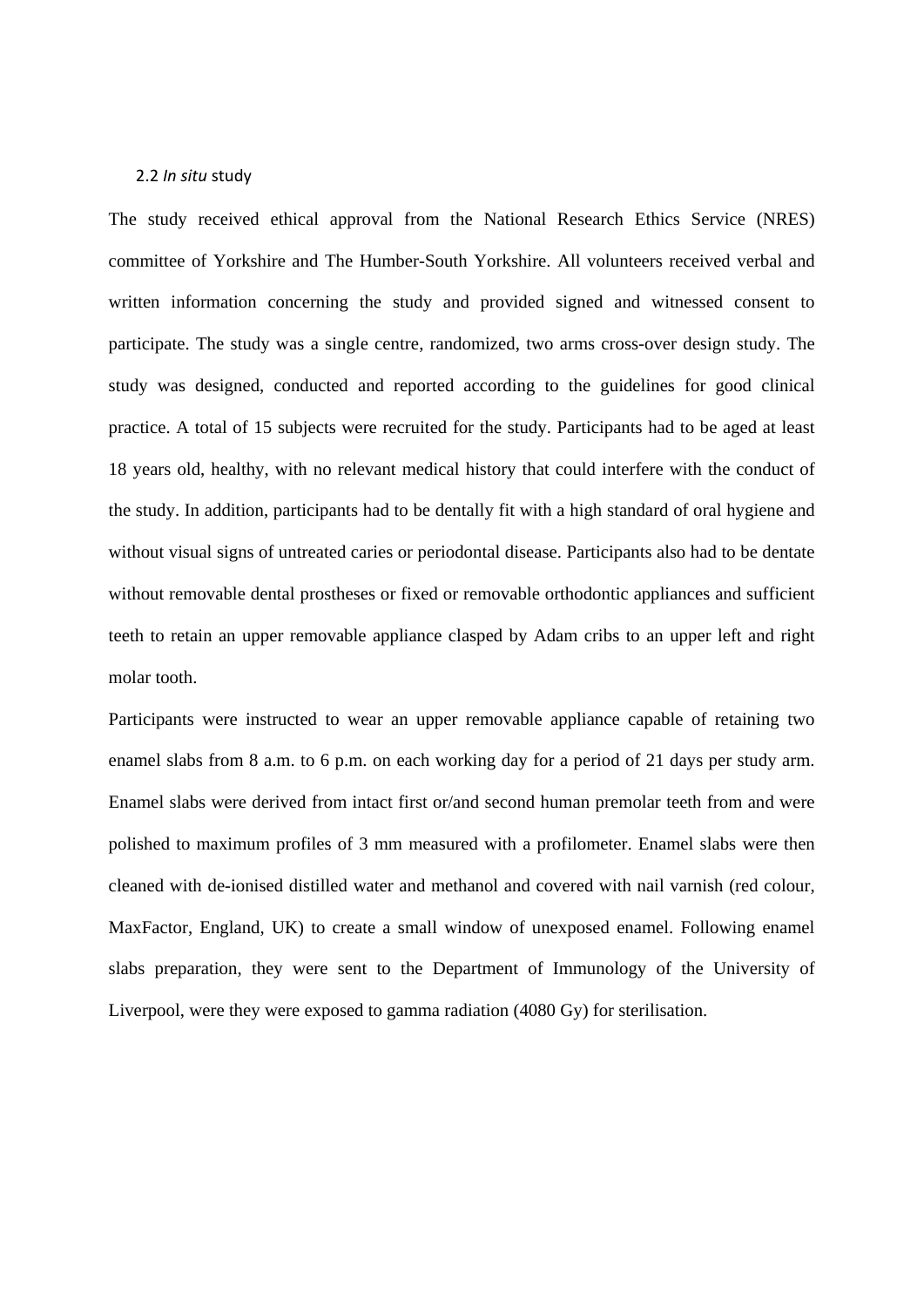Participants were instructed to immerse the appliances in the test solution (Innocent<sup>®</sup> strawberries and bananas smoothie, and citric acid) 5 times a day at 8.00, 11.00, 13.00, 15.00 and 18.00 for 2 minutes. The appliances were removed and stored in saline during lunch time, whilst drinking and tooth brushing, and overnight. At the end of the 21-day pH cycling protocol the appliances, containing the enamel slabs, were collected by the study investigator and were assessed using surface profilometry and microhardness testing.

# **3. RESULTS**

## 3.1 *In vitro* study

Table 1 shows the inherent pH value for each soft drink. The inherent pH was lowest for Diet Coke ( $pH = 2.61$ ) and highest for Innocent<sup>®</sup> mangoes and passion fruit smoothie ( $pH = 3.9$ ).

| Sample material                                                | pH   | S.D  |
|----------------------------------------------------------------|------|------|
| <b>Strawberries and bananas smoothie</b>                       | 3.67 | 0.02 |
| <b>Mangoes and Passion fruit smoothie</b>                      | 3.9  | 0.03 |
| Kiwis, apples and limes smoothie                               | 3.75 | 0.04 |
| <b>Blackberries, strawberries and blackcurrant</b><br>smoothie | 3.81 | 0.01 |
| <b>Diet Coke</b>                                               | 2.61 | 0.07 |
| Citric acid 0.3%                                               | 3.08 | 0.02 |

**Table 1: Mean inherent pH value for each soft drink**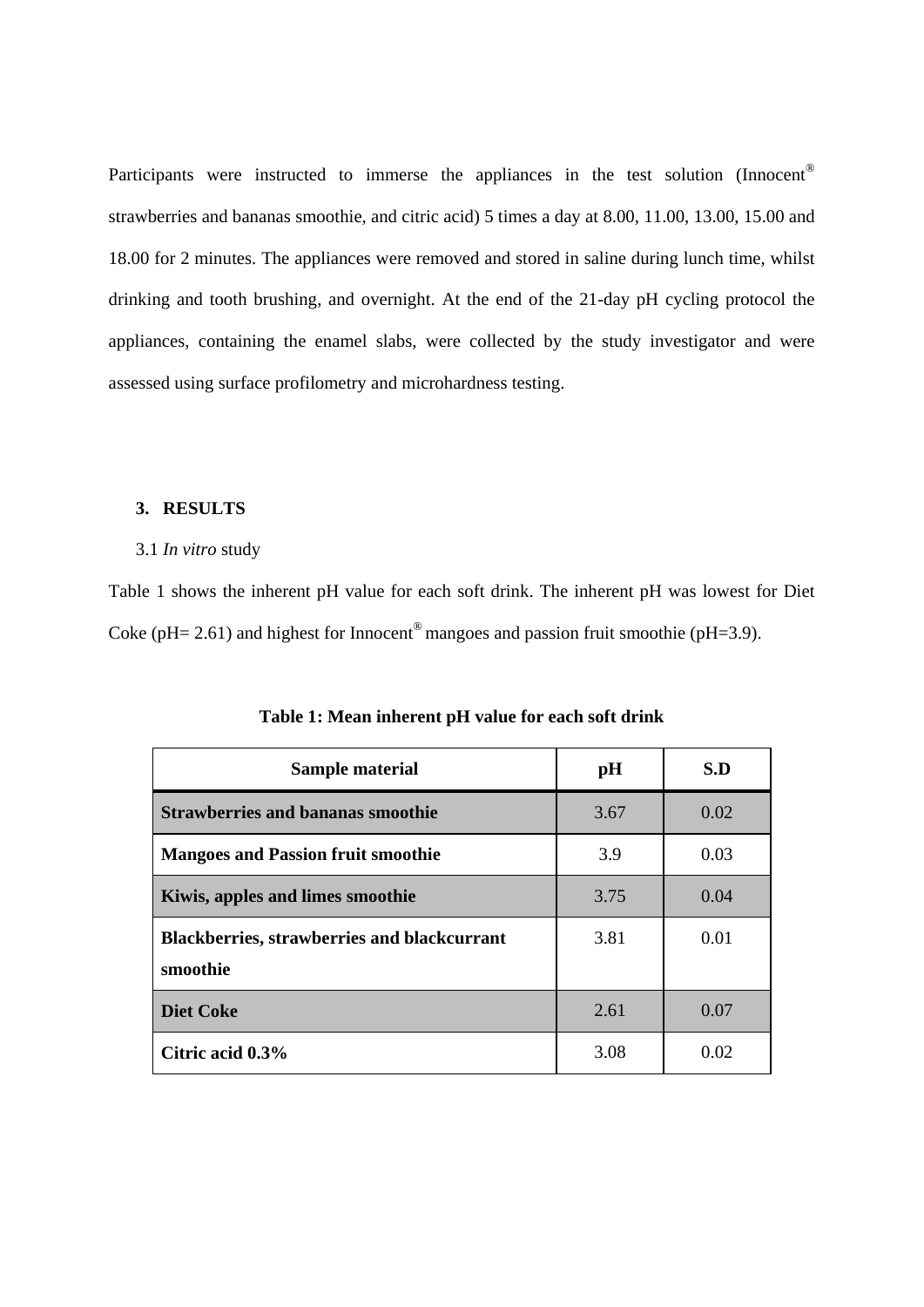With regard to the titratable acidity, Citric acid 0.3% demonstrated a rapid response to the addition of NaOH, indicating a relatively low titratable acidity. Citric acid required only 3.1 mol of NaOH to bring the pH value to 7.0, whilst Innocent<sup>®</sup> blackberries, strawberries and blackcurrant smoothie gave the greatest titratable acidity, requiring 10.8 mol Na(OH) to reach the equivalent pH value. Table 2 represents the mean volume of NaOH required to reach pH 7.0 for each soft drink.

| Sample material                                                | <b>Amount of NaOH</b><br>required to reach<br>$pH=7$ | S.D  |
|----------------------------------------------------------------|------------------------------------------------------|------|
| <b>Strawberries and bananas smoothie</b>                       | 9.8                                                  | 0.7  |
| <b>Mangoes and Passion fruit smoothie</b>                      | 9.9                                                  | 1.1  |
| Kiwis, apples and limes smoothie                               | 7.7                                                  | 0.7  |
| <b>Blackberries, strawberries and</b><br>blackcurrant smoothie | 10.8                                                 | 0.6  |
| <b>Diet Coke</b>                                               | 3.97                                                 | 0.1  |
| Citric acid 0.3%                                               | 3.1                                                  | 0.06 |

**Table 2: The Mean volume of NaOH required to reach pH=7.0 for each soft drink** 

#### 3.2 *In situ* study

The subject group consisted of 15 females with a mean age of 31 years, 8 months  $(S.D\pm 9.42)$ . One participant withdrew consent after 2 days of the acclimatization period as it was difficult for her to cope with the appliance.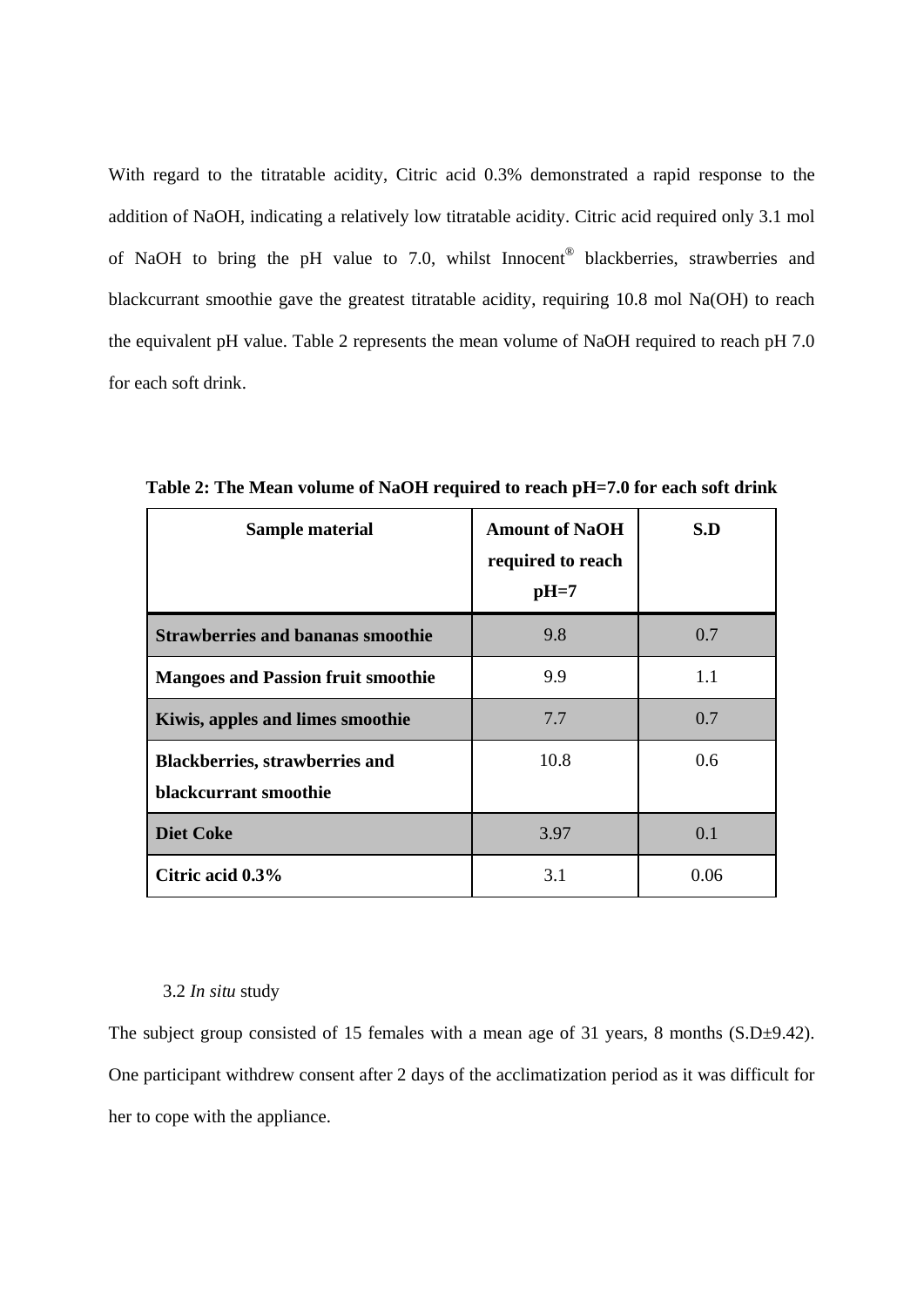The overall distribution of tooth surface loss using surface profilometry after 21-days pH cycling protocol for the SB smoothie and citric acid groups is shown in table 3. The mean surface loss followed by exposure to citric acid was  $28.43 \mu m$  (S.D $\pm$ 10.25) compared to 2.88  $\mu$ m (S.D $\pm$ 2.13) following exposure to SB smoothie. Statistical analysis indicates that citric acid group had a significantly higher tooth surface loss compared to the SB smoothie group.

Groups **N Minimum Maximum Mean Mean SB Smoothie 1 28 1 0.00 1 7.05 2.88 2.13 Citric acid** 28 12.65 56.26 28.43 10.25

Table 3: Descriptive data on tooth surface loss ( $\mu$ m) after 21-days pH cycling

Table 4 represents descriptive data on indentation length and enamel microhardness before and after exposure to test materials. In the citric acid group the mean of indentation length and enamel microhardness before the exposure to test material was 66.01 ( $\mu$ m) and 327.64 (KHN) respectively compared with 66.66 ( $\mu$ m) and 325.18 (KHN) for the smoothie group. After the 21days pH cycling protocol, the mean of indentation length and enamel microhardness was 130.34 (um) and  $85.22$  (KHN) for the citric acid group compared with  $105.70$  (um) and  $124.20$  (KHN)

**protocol for smoothie and citric acid using surface profilometry** 

length and enamel microhardness before and after exposure to test materials. The test gave a p

A paired sample t-test was carried out to compare the mean differences (changes) in indentation

for the smoothie group.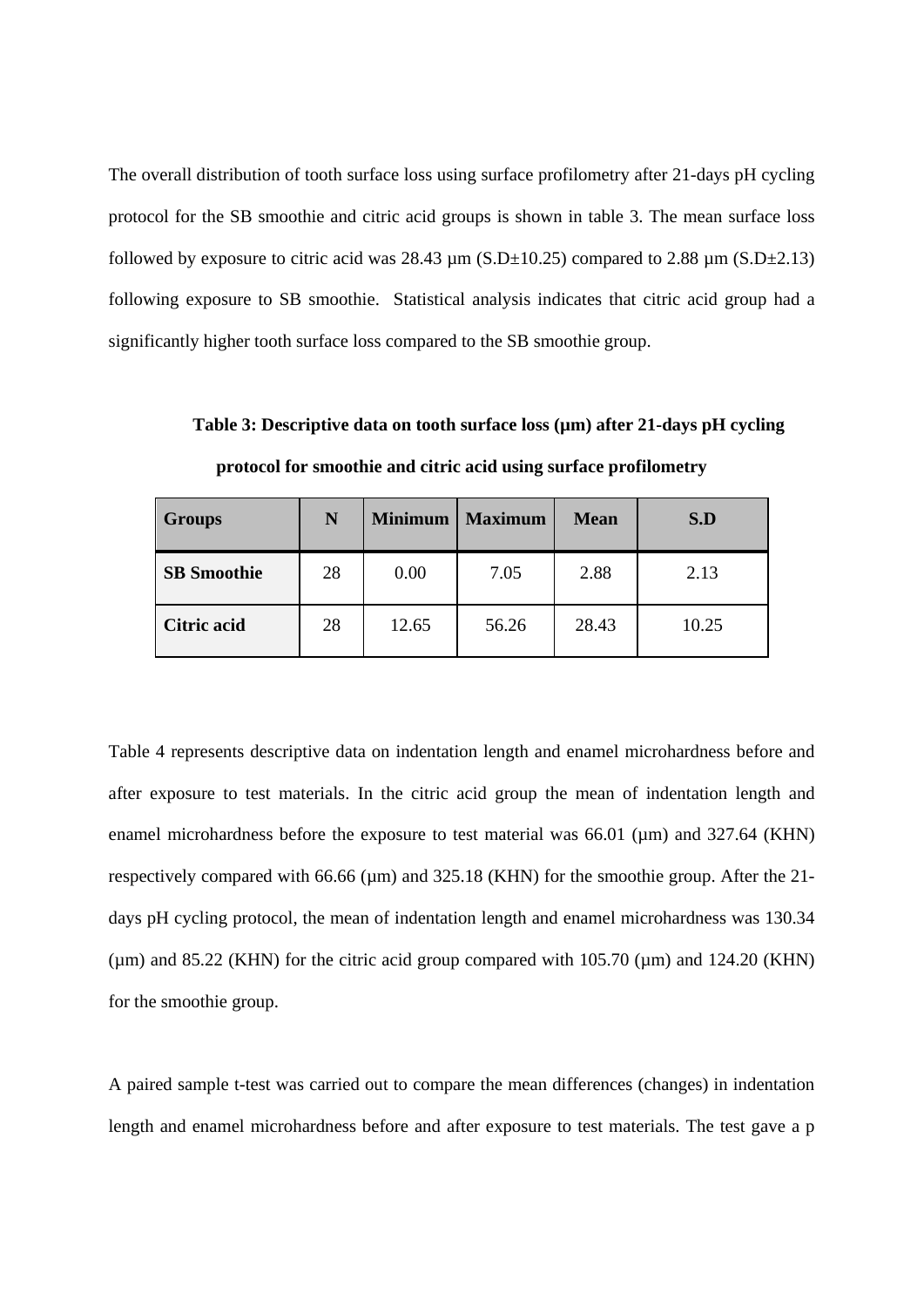value of < 0.05 for both citric acid and smoothie groups. This indicated that there was a statistical significant difference (change) in indentation length and enamel microhardness before and after exposure to smoothie and citric acid.

|                                 | N  | <b>Minimum</b> | <b>Maximum</b> | <b>Mean</b> | S.D   |
|---------------------------------|----|----------------|----------------|-------------|-------|
| <b>SB</b> smoothie              |    |                |                |             |       |
| <b>Indentation length (µm)</b>  |    |                |                |             |       |
| Pre-exposure (reference area)   | 28 | 61.70          | 70.00          | 66.66       | 2.66  |
| Post-exposure (exposed area)    | 28 | 78.10          | 128.00         | 105.70      | 13.72 |
| <b>Enamel microhardness</b>     |    |                |                |             |       |
| Pre-exposure (reference area)   | 28 | 289.90         | 389.90         | 325.18      | 28.50 |
| Post-exposure (exposed area)    | 28 | 91.50          | 175.60         | 124.20      | 21.13 |
| <b>Citric acid</b>              |    |                |                |             |       |
| <b>Indentation length (KHN)</b> |    |                |                |             |       |
| Pre-exposure (reference area)   | 28 | 61.70          | 70.00          | 66.01       | 2.55  |
| Post exposure (exposed area)    | 28 | 87.40          | 146.80         | 130.34      | 19.04 |
| <b>Enamel microhardness</b>     |    |                |                |             |       |
| Pre-exposure (reference area)   | 28 | 289.90         | 372.40         | 327.64      | 25.55 |
| Post exposure (exposed area)    | 28 | 52.40          | 138.10         | 85.22       | 21.34 |

**Table 4: Descriptive data on indentation length (µm) and enamel microhardness** 

**(KHN) before and after 21-days pH cycling protocol for smoothie and citric acid**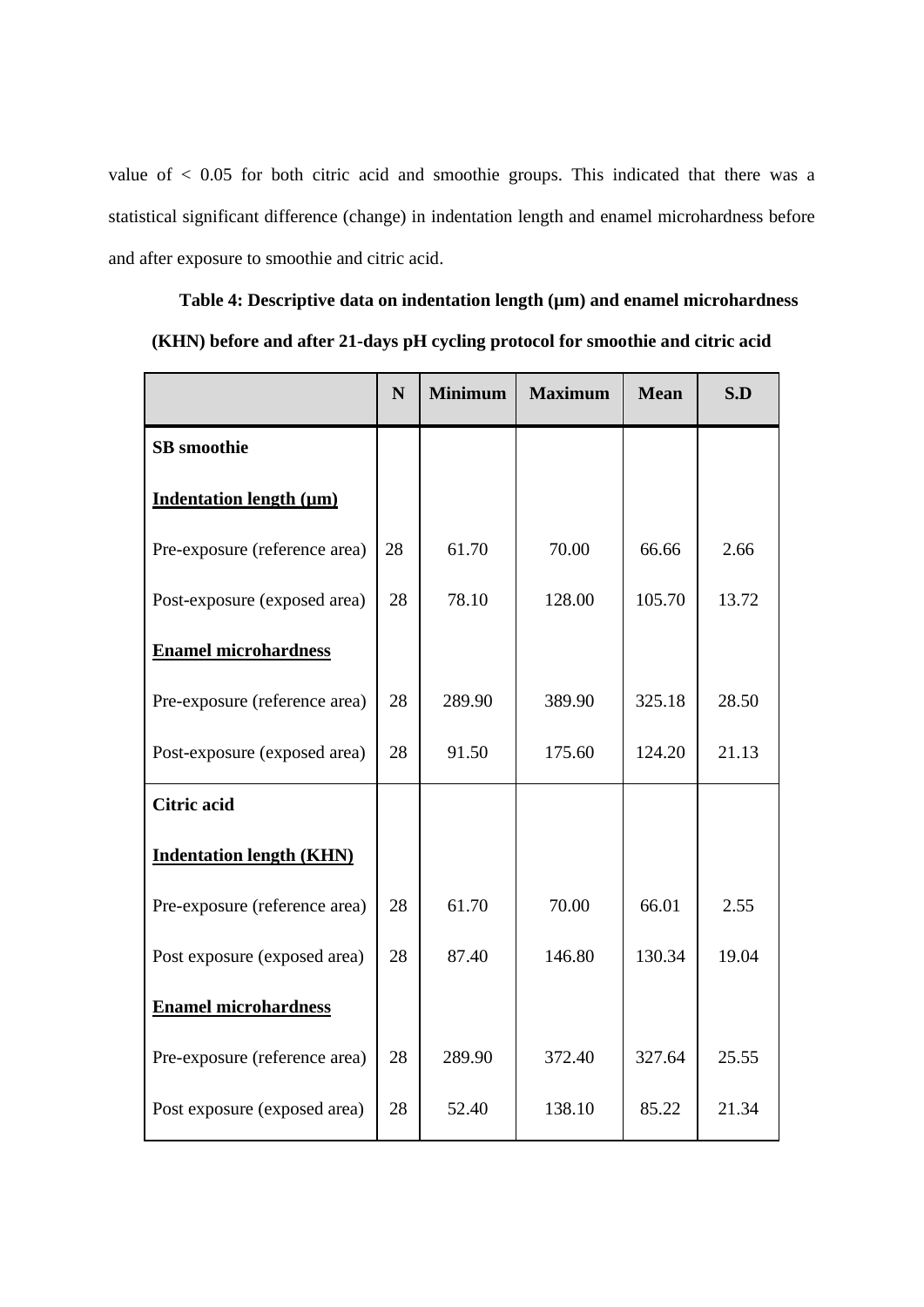The overall distribution of the differences (changes) in indentation length and enamel microhardness after 21-days pH cycling protocol for smoothie and citric acid is shown in table 5. The mean difference (change) in indentation length and enamel microhardness followed exposure to citric acid was  $64.33 \mu$ m (S.D $\pm$ 19.47) and -242.42 KHN (S.D $\pm$ 33.66) respectively compared to 39.04  $\mu$ m (S.D $\pm$ 13.88) and -200.97 KHN (S.D $\pm$ 29.24) following exposure to SB smoothie. Statistical analysis showed that citric acid group caused signinficantly greater difference (change) in indentation length and enamel microhardness compared with SB smoothie group.

Table 5: The differences (changes) in indentation length ( $\mu$ m) and enamel **microhardness (KHN) after 21 days pH cycling protocol for smoothie and citric acid** 

| <b>Groups</b>                | N  | <b>Minimum</b> | <b>Maximum</b> | <b>Mean</b> | S.D   |
|------------------------------|----|----------------|----------------|-------------|-------|
| <b>Indentation length:</b>   |    |                |                |             |       |
| <b>SB</b> smoothie           | 28 | 9.20           | 64.50          | 39.04       | 13.88 |
| <b>Citric acid</b>           | 28 | 20.3           | 101.30         | 64.33       | 19.47 |
| <b>Enamel microhardness:</b> |    |                |                |             |       |
| <b>SB</b> smoothie           | 28 | $-247.40$      | $-120.90$      | $-200.97$   | 29.24 |
| <b>Citric acid</b>           | 28 | $-302.10$      | $-181.10$      | $-242.42$   | 33.66 |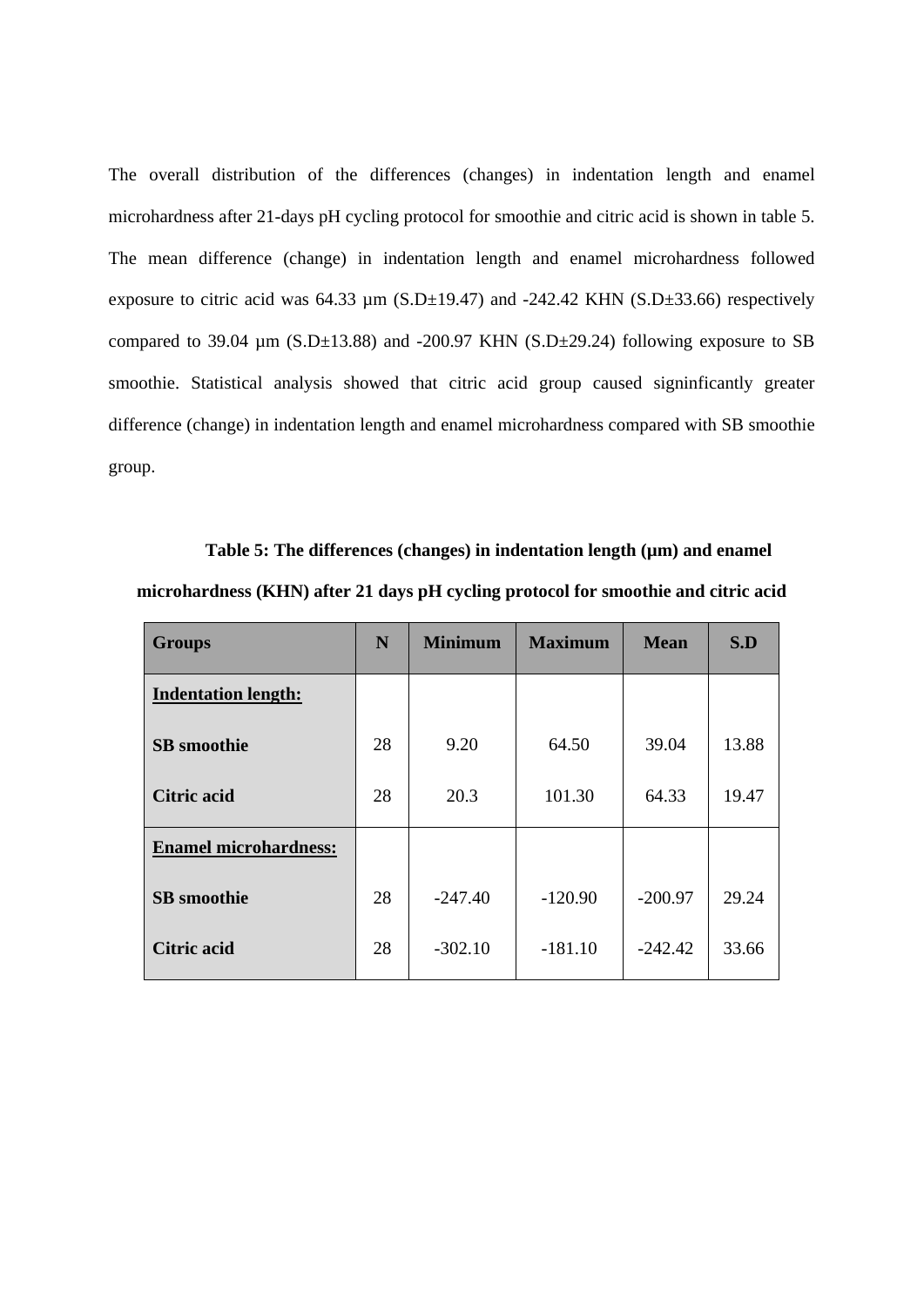#### **4. DISCUSSION**

The aim of this *in vitro* study was to assess the potential acidity of various soft drinks by measuring their pH and titratable acidity levels. Diet coke was chosen for this study because its consumption has increased among adolescents who have become more weight conscious [10]. Many studies have found an association between carbonated drinks, especially carbonated cola drinks with dental erosion [11, 12, and 13]. The association between erosion and Coke drinks was well established. In fact, these drinks have been used in many studies to create erosive lesions [14, 15].

The method used in this study to determine the titratable acidity has been employed previously in many studies [16, 17 and 18] and is known to give a realistic measure of buffering capacity of drinks by quantifying the amount of alkali required to bring the pH to a chosen value. Various end points have been used in previous studies from pH 5.5 to 10. The definition of the exact value of pH below which enamel dissolution may occur is controversial [19], since in the mouth it is the degree of undersaturation with respect to tooth mineral that is the crucial point. The end point chosen, therefore, for this study was pH 7.

The results of this *in vitro* study demonstrated that all smoothies tested were acidic, registering pH values well below the critical pH 5.5, at which decalcification occurs. Generally, all smoothies had a higher pH than Diet Coke (pH=2.61) and citric acid (pH=3.08). However their titratable acidity was 3-4 times more than both Diet Coke and citric acid. Innocent® blackberries, strawberries and blackcurrant smoothie required the largest amount of sodium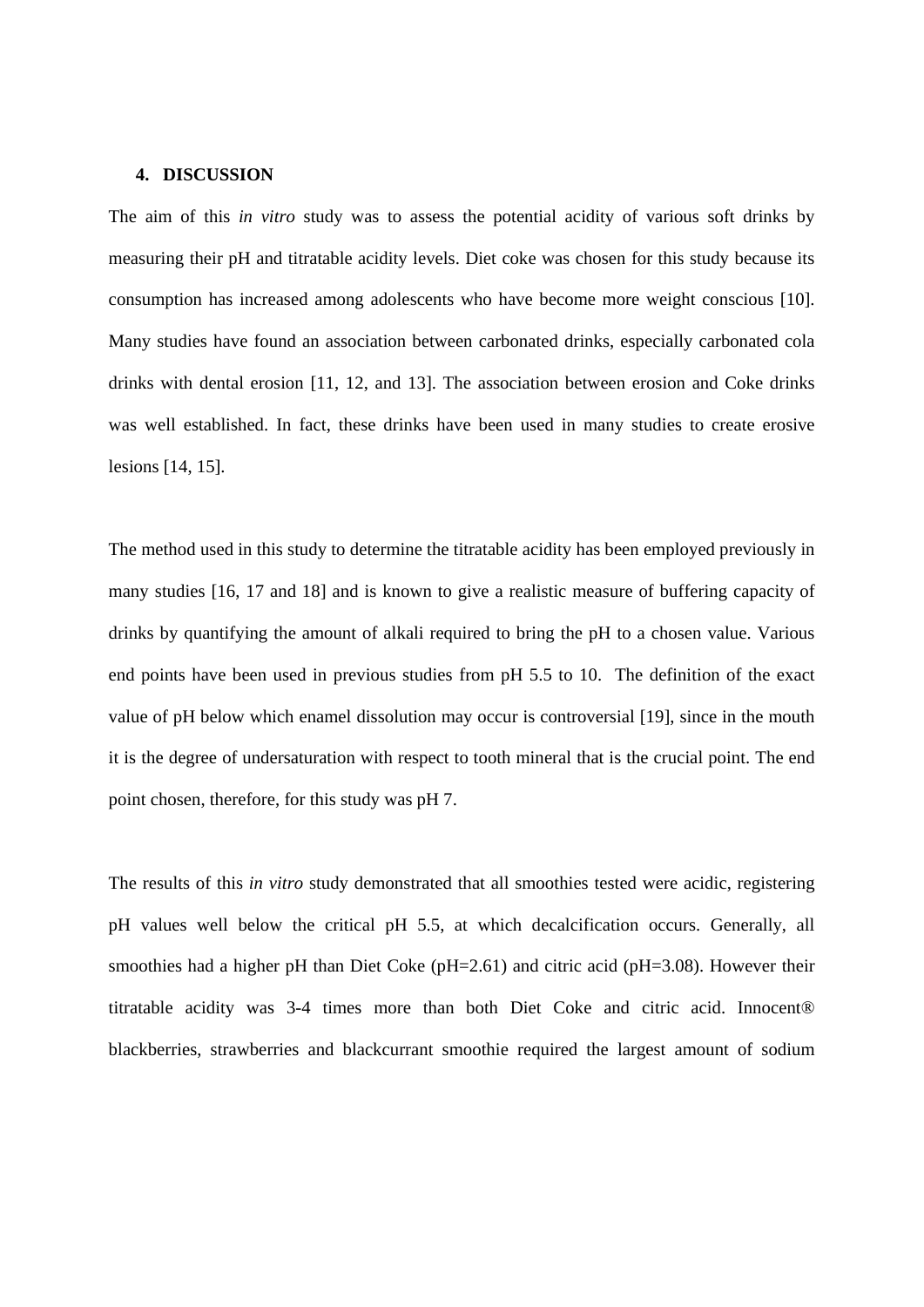hydroxide (10.8 mol), thus is the most resistant drink to a pH change up to neutralization (pH 7.0).

It is important to note that smoothies are viscous drinks due to their high content of fibres. The fibre content, in smoothie drinks, varies from 10% in the strawberries and bananas sample up to 19% in the kiwis, apples and limes smoothie. During the process of measuring titratable acidity, a magnetic stirrer was used to the speed of 875 rpm in order to mix the sodium hydroxide well. It was noted that the pH meter took a longer time to come to a reading, as it needed a stable reading before giving a measurement. This property of the smoothies may have influenced the amount of tooth surface loss.

*In situ* studies are being widely carried out in dental research as they simulate the natural oral processes better than animal or *in vitro* studies without being as time consuming or costly as *in vivo* studies. Furthermore; *in situ* studies allow for better control of the study subjects and improved compliance compared with *in vivo* studies as the latter last longer [20]. Many studies have investigated the erosive potential of foodstuffs and beverages, but different protocols have been used. Various *in vitro* studies have immersed teeth in different types of acidic challenges and using different time durations (usually a prolonged period of time). Although these methods provided information on the erosive potential of these drinks, it exaggerated the erosive effect due to the absence of modifying influence of saliva.

The protocol used for this study was similar to the protocol used in a previous study [21]. This was developed at the University of Leeds and is a slightly modified version from the method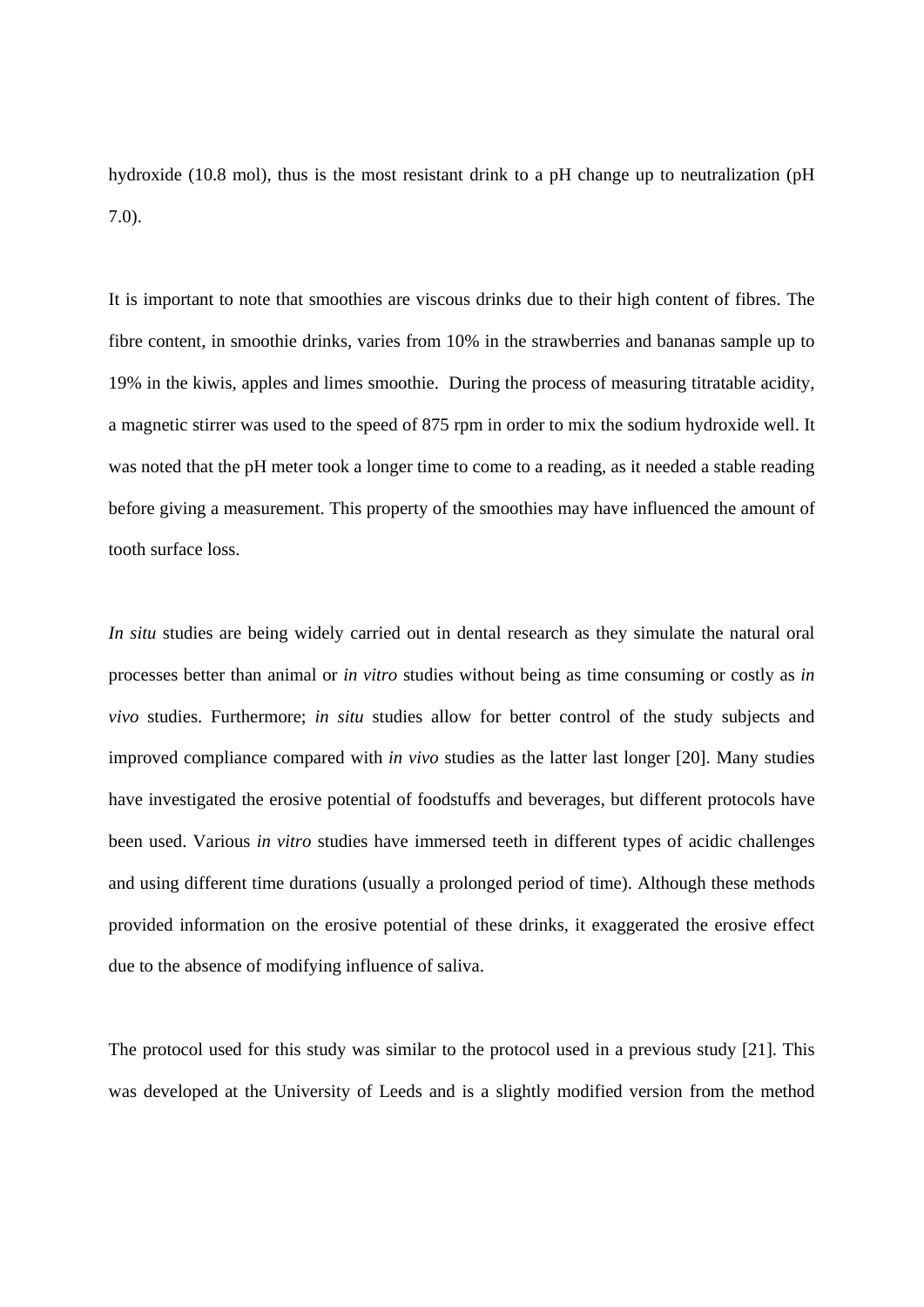used by Amaechi *et al.* [14] who introduced a cyclic model to produce dental erosion lesions using simple *in vitro* technique. Lesion were produced by immersing the teeth in aliquots of 20 ml of orange juice at regular intervals six times per day (to stimulate drinking at breakfast, midday, lunch, late afternoon, dinner & bedtime) for 5 minutes on each occasion giving a total of 30 minutes daily exposure to orange juice. The six times dipping for 5 minutes immersion was thought to be an overestimation of the real situation therefore, five times dipping for 2 minutes immersion was used instead.

The findings of this study were aimed to determine the erosive effect of Innocent® strawberries and bananas smoothie and compare it to citric acid using an *in situ* model. Citric acid was used as a positive control as it is the major organic hydroxyl acid found in fruit juices and soft drinks. In addition, citric acid can be easily prepared for *in vitro* or *in vivo* studies. Beverages would commonly have concentration of round 0.3% citric acid in their ready to drink juices [22] therefore this percentage was chosen for this study.

Comparison of the erosive effect of smoothie with citric acid using surface profilometry and microhardness testing demonstrates that there was a significant difference in tooth surface loss between the two groups. Surface profilometry measurements revealed that citric acid caused a greater tooth surface loss compared with smoothie. Microhardness testing showed a statistical significant difference (change) in indentation length and enamel microhardness before and after exposure to smoothies and citric acid. The results also revealed that citric acid caused significantly significant greater difference (change) in indentation length and enamel microhardness compared with smoothie group.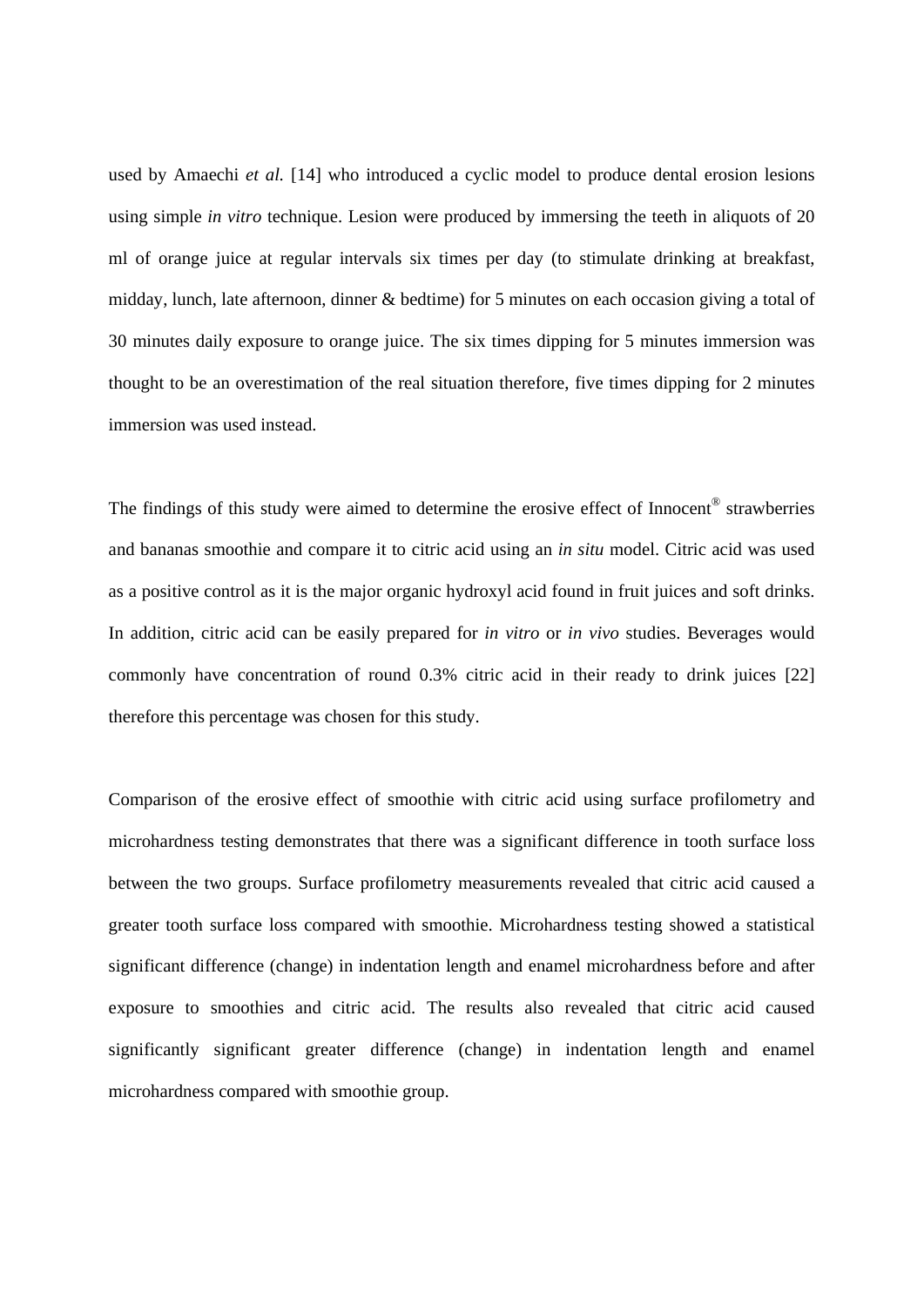Innocent® strawberries and bananas smoothies is acidic, It had a higher pH (pH=3.7) than citric acid (pH=3.1) and its titratable acidity was 3 times more than citric acid. The present study showed that tooth surface loss after exposure to Innocent® strawberries and bananas smoothie was not related to pH or titratable acidity, suggesting that neither pH nor titratable acidity can be used to predict erosive potential. Lussi [23] reported that the pH and the titratable acidity, do not readily explain the erosive potential of food and drink. Other chemical factors are important and need to be considered such as the mineral content of food and drinks, temperature, type of acid as well as the ability of any of the components to complex or chelate calcium and remove it from the mineral surface. Besides, these chemical factors several others including the components of saliva and the flow rate of saliva have an impact on dental erosion *in vivo*. The degree of saturation with respect to the tooth mineral, hydroxyapatite and fluorapatite also strongly influence the erosion outcome. All of the above factors have to be taken into account to explain or even predict to some extent the influence of foods and beverages on dental hard tissue.

The relevance of saliva on the erosion process could be better illustrated by a comparison between in vitro and in situ erosion models. Comparison of the current study results with those obtained from the *in vitro* study conducted by Sukeri [9] leads to the predictable conclusion that investigating erosion in a laboratory setting grossly overestimated the amount of surface tissue loss that might be expected *in situ*. Thus, there was a dramatic difference between the loss of enamel due to smoothies exposure in the two environments. This can be explained in part since there was no protection for the enamel *in vitro*, whereas pellicle formation occurring *in vivo* would afford some benefit [24]. The enamel slabs *in vitro* had no opportunity for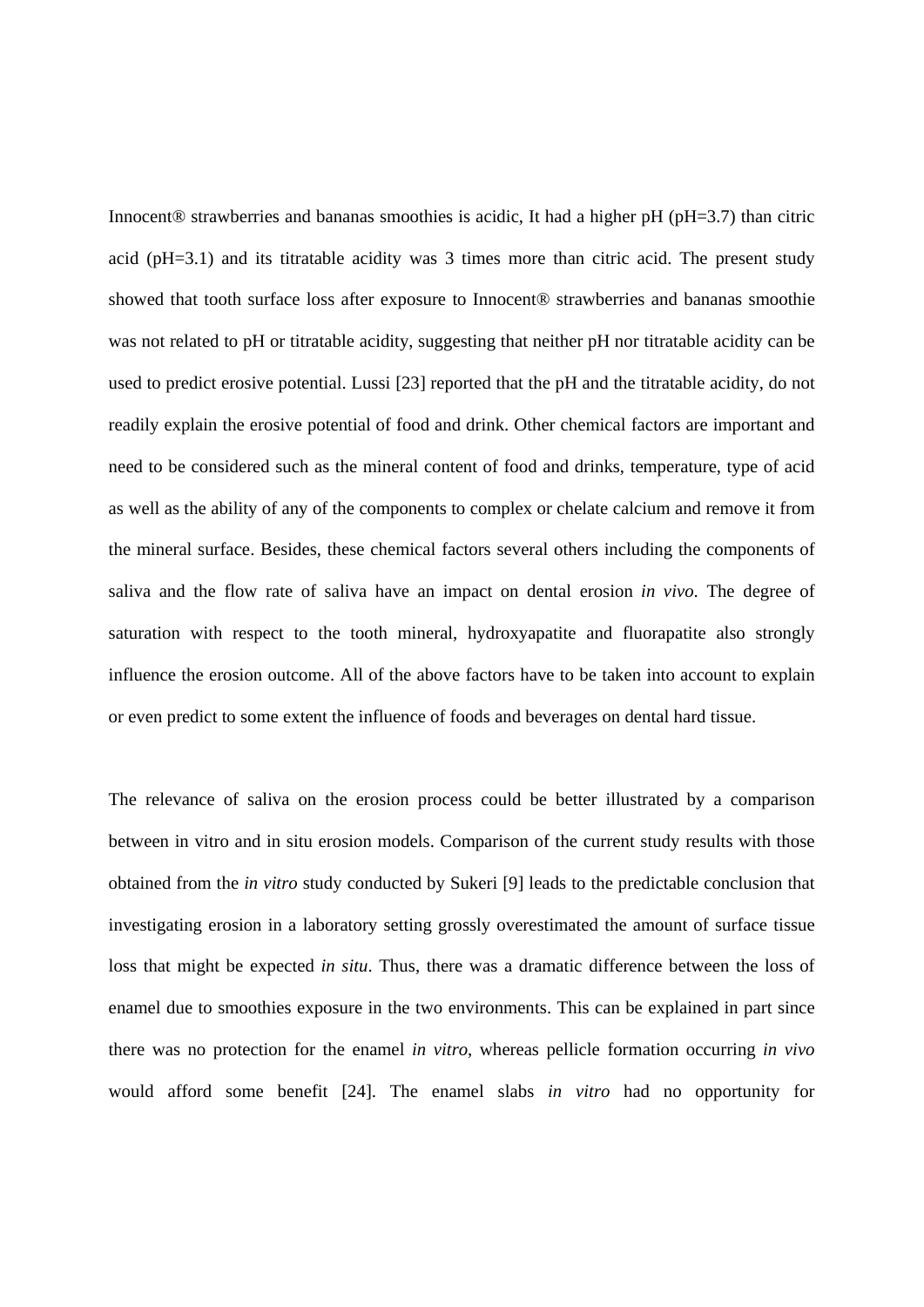remineralisation, nor was the effect of the smoothies limited by the buffering capacity of saliva. Moreover, the smoothies had total contact with the specimens *in vitro*, whereas *in situ* the specimens were exposed to a passing acid fluid mixed with saliva.

Several studies reported that there was a greater protection against erosion *in situ* compared with the *in vitro* environment. There may be several reasons for this, which include the chemical composition of the protecting saliva, the quantity of saliva protecting the specimens, the presence of organic layers covering the specimens and the potential effect of fluoride *in situ* [25, 26]. In addition, it has been reported that saliva collected or prepared for *in vitro* studies may undergo a number of changes which reduce its protective ability against acid degradation of tooth tissue. These changes include a reduction in the degree of phase buffering [27] and protein breakdown [28].

In summary, the present study concluded that smoothies are acidic and have high titratable acidity. Innocent<sup>®</sup> strawberries and bananas smoothie had an erosive potential to the teeth. However, its erosive effect was significantly less compared to citric acid after 21-days pH cycling protocol using an *in situ* model.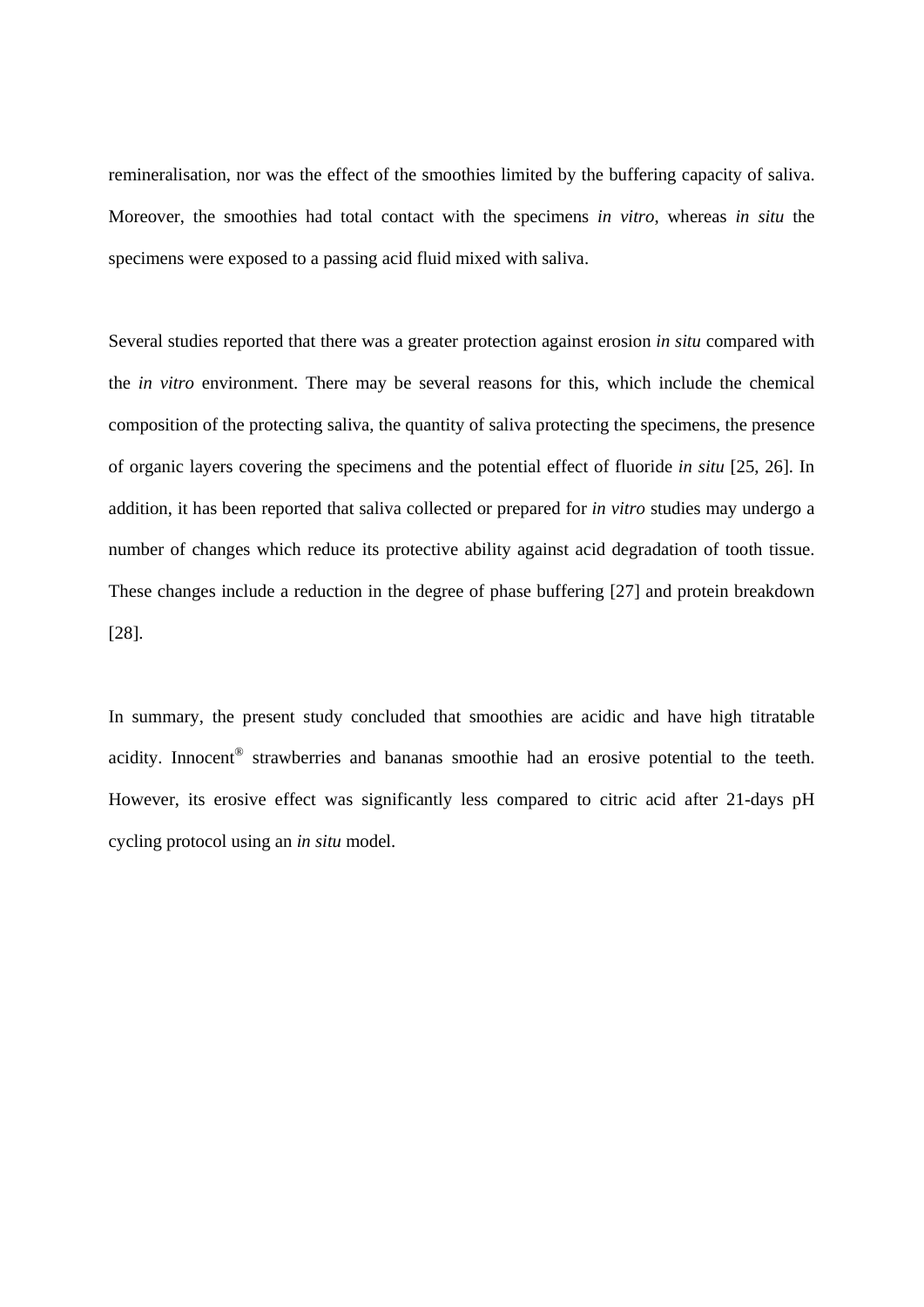### **REFERENCES**

- 1. **ten Cate J.M. & Imfeld T.** (1996) Dental erosion, summary. European Journal of Oral Science, 104, 241-244.
- 2. **Office for National Statistics.** (2004) Children's Dental Health in the UK 2003. London, Office for National Statistics
- 3. **Office for National Statistics.** (1994) Children's Dental Health in the United Kingdom 1993. London, Office for National Statistics.
- 4. **Millward A., Shaw L., Smith A., Rippin J., Harrington E.** (1994) The distribution and severity of tooth wear and relationship between erosion and dietary constituents in a group of children. International Journal of Paediatric Dentistry, 4, 151-157.
- 5. **Milosevic A., Lennon M., Fear S.** (1997) Risk factors associated with tooth wear in teenagers: a case control study. Community Dental Health, 14, 143-147.
- 6. **Al-Dlaigan Y., Shaw L., Smith A.J.** (2001) Dental erosion in a group of British 14 year old, school children. Part I: prevalence and influence of differing socioeconomic backgrounds. British Dental Journal, 190, 145–149.
- 7. **Dugmore C.R. & Rock W.P.** (2004a) A multifactorial analysis of factors associated with dental erosion. British Dental Journal, 196, 238-286.
- 8. **BSDA.** (2011) The UK Soft Drinks Report. Investing in refreshment. London, British Soft Drinks Association.
- 9. **Sukeri. S.** (2010) The effects of smoothies on enamel erosion: an in vitro pilot study. MDentSci Thesis, Leeds Dental Institute. Leeds, University of Leeds.
- 10. **Mintel** (2008) Smoothies, Market Intelligence UK. In Mintel International Group Limited (Ed.) London.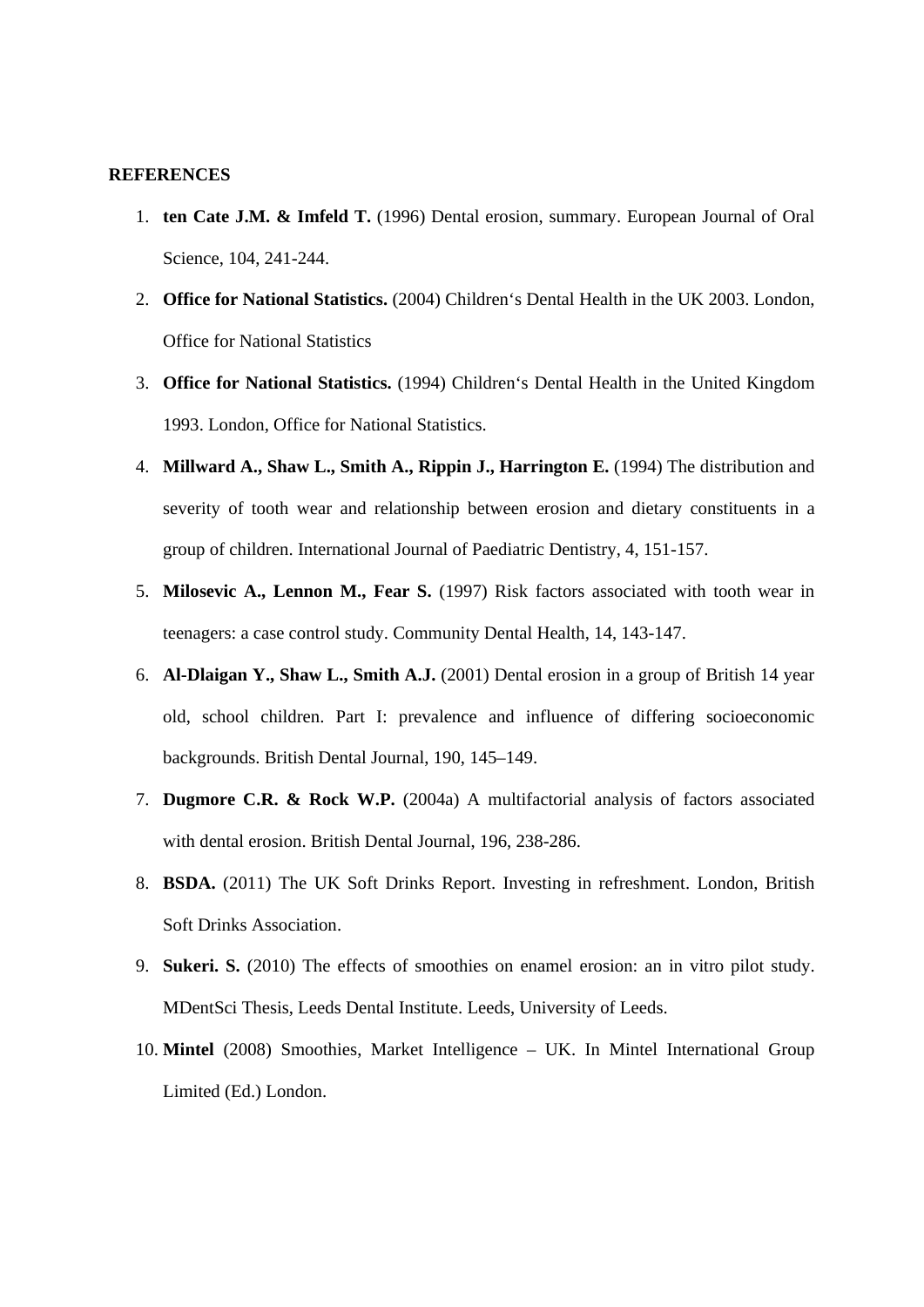- 11. **Jensdottir T., Holbrook P., Nauntofte B., Buchwald C., Bardow A.** (2006) Immediate erosive potential of cola drinks and orange juices. Journal of Dental Research, 85, 226- 230.
- 12. **Owens B.M. & Kitchens M.** (2007) The erosive potential of soft drinks on enamel surface substrate: an in vitro scanning electron microscopy investigation. The Journal of Contemporary Dental Practice, 7, 11-20.
- 13. **Rios D., Honorio H.M., Magalhaes A.C., Wiegand A., Machado M., Buzalaf M.**  (2009) Light cola drinks is less erosive than the regular one: an situ, ex vivo study. Journal of Dentistry, 37, 163-166.
- 14. **Amaechi B.T., Higham S.M., Edgar W.M.** (1999) Techniques for the production of dental eroded lesions in vitro. Journal of Oral Rehabilitation, 26, 97-102.
- 15. **Hooper S., Hughes J., Parker D., Finke M., Newcombe R.G., Addy M., West N.X.**  (2007) A clinical study in situ to assess the effect of a food approved polymer on the erosion potential of drinks. Journal of Dentistry, 35, 541-546.
- 16. **Birkhed D.** (1984) Sugar content, acidity and effect on plaque pH of fruit juices, fruit drinks, carbonated beverages and sport drinks. Caries Research, 8, 120–127.
- 17. **Lussi A., Jaeggi T., Jaeggi-Scharer S.** (1993) The influence of different factors on in vitro enamel erosion. Caries Research, 2, 387-393.
- 18. **Touyz L.Z.** (1994) The acidity (pH) and buffering capacity of Canadian fruit juice and dental implications. Journal of the Canadian Dental Association, 60, 454–458.
- 19. **Duggal M.S., Tahmassebi J.F., Pollard M.A.** (1995) Effect of addition of 0.103% citrate to a blackcurrant drink on plaque pH in vivo. Caries Research, 29, 75–79.
- 20. **Zero D.T.** (1995) In situ caries models. Advances in Dental Research, 9, 214-230.